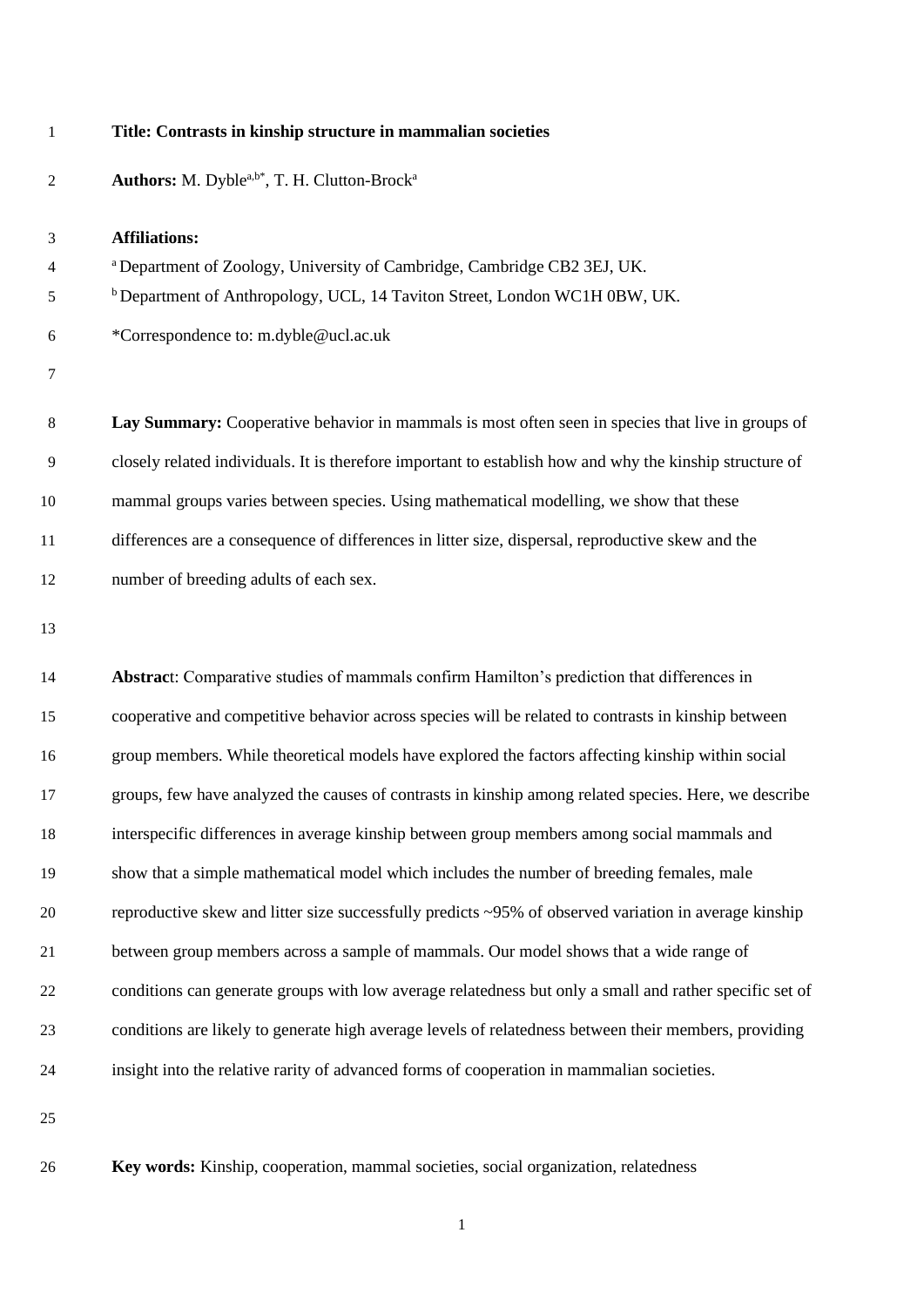### **1. Introduction**

 The theory of kin selection (Hamilton 1964) suggests that individuals can derive fitness benefits from aiding close genetic kin. Hamilton (1971) also suggested that asymmetrical forms of cooperation, like alloparental care of dependent young, should be most common in species where average relatedness between group members is high while competitive behavior should be most frequent where relatedness is low. Recent comparative studies of social mammals have confirmed that asymmetrical or 'altruistic' forms of cooperation are most developed in species where average coefficients of relatedness are high while competitive interactions, the formation of competitive coalitions between group members and complex forms of manipulative behavior are most frequent in species where average relatedness is low (Griffin and West 2003; Silk 2009; Lukas and Clutton-Brock 2018). 

 The relationship between variation in average kinship between group members and the frequency of competitive and cooperative interactions across mammal species emphasizes the need to understand the factors responsible for interspecific differences in relatedness between group members in social species. Gene-based estimates of average coefficients of relatedness between members of natural groups are still scarce but are now available for a small sample of social mammals and comparisons show how widely they vary – from close to 0 in chimpanzees to over 0.45 in some social mole-rats (Burland et al. 2002; Lukas et al. 2005; Langergraber et al. 2007) (Fig 1, Table 1).

[Figure 1 here]

 Theoretical studies have identified the effects of several parameters on kinship within animal groups, including group size (Altmann 1979; Lukas et al. 2005; Lehmann and Rousset 2010), male reproductive skew (Lukas et al. 2005; Johnstone 2008; Schülke and Ostner 2008), and dispersal (Rousset 2004; Johnstone and Cant 2008; Lehmann and Rousset 2010). However, as yet there have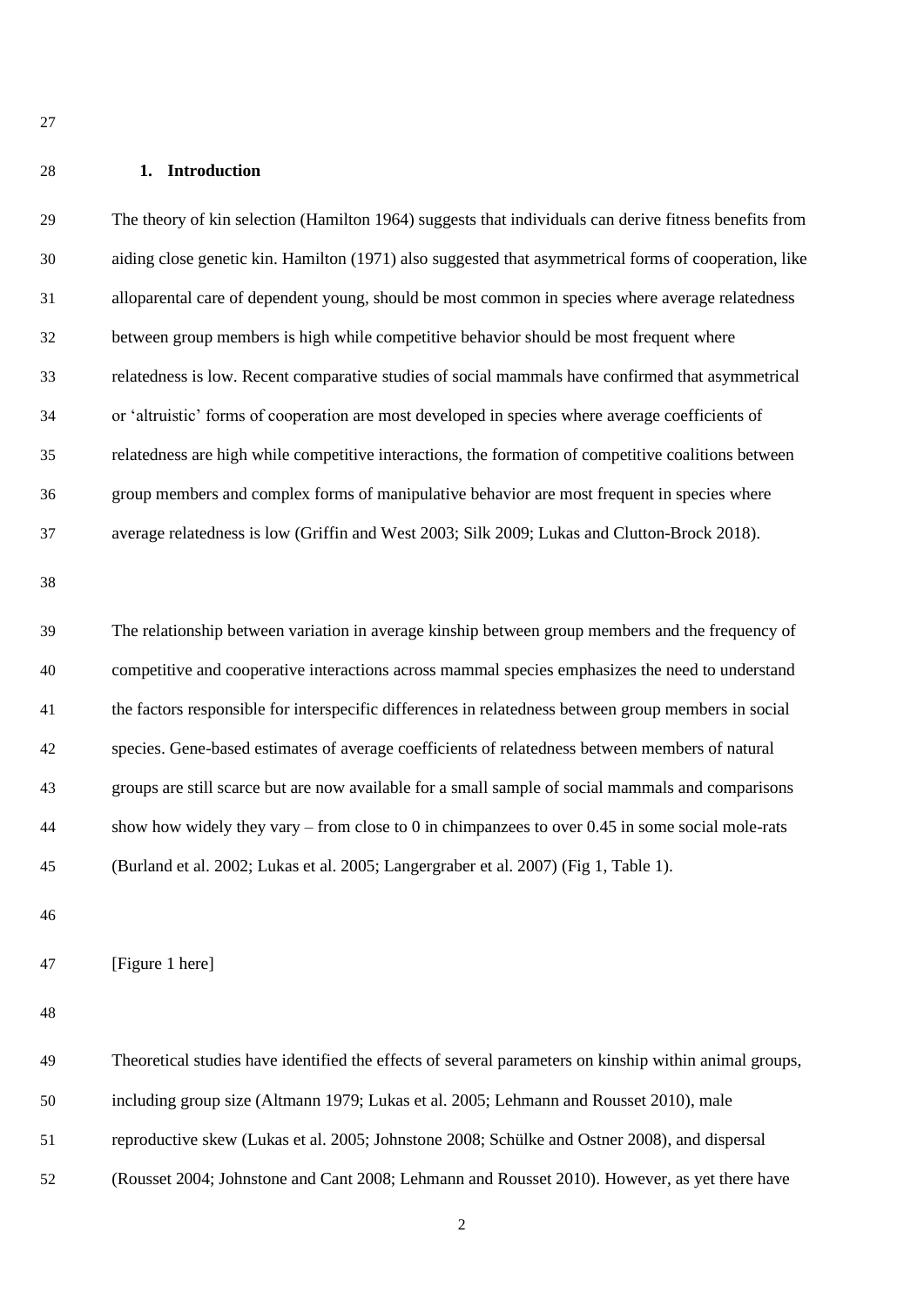been few systematic investigations of the causes of interspecific differences in kinship in different animal groups and none for mammals. Here, we develop and test a simple model that predicts relatedness within mammal groups in order to explore and compare the influence of different factors on average kinship between group members.

 We anticipated that four life history factors are likely to play a particularly important role. First, increases in the number of breeding females and reductions in reproductive skew or breeding tenure among females are likely to dilute maternal kinship and reduce kinship between group members (Lukas et al. 2005; Johnstone 2008). Second, increases in the number of breeding males per group and reductions in male breeding tenure and reproductive skew will reduce paternal kinship (Altmann 1979; Lukas et al. 2005; Schülke and Ostner 2008). Third, increases in litter size and reductions in the period for which offspring remain in their natal groups are likely to increase the proportion of natal recruits that are full siblings and so increase average kinship between group members (Altmann 1979). Finally, increases in the frequency of immigration by unrelated individuals of either sex into established breeding groups and levels of kinship between immigrants are likely to influence the kinship structure of groups (Johnstone and Cant 2008; Silk 2009; Lehmann and Rousset 2010).

## **2. Methods**

*Modelling group relatedness*

 Our model generates an estimate of average intragroup relatedness that is a function of the number of adult males (*Nm*), the number of adult females (*Nf*), litter size (*κ*), male reproductive skew (*α*), the probability of a subordinate female reproducing (*β*), male dominance tenure (*τm*), female dominance tenure (*τf*), the number of juvenile cohorts (*n*), and the number of juveniles per adult (*θ*) (see *Methods,*  Table 1). It also makes it possible to explore the effect of male and female dispersal on intragroup relatedness.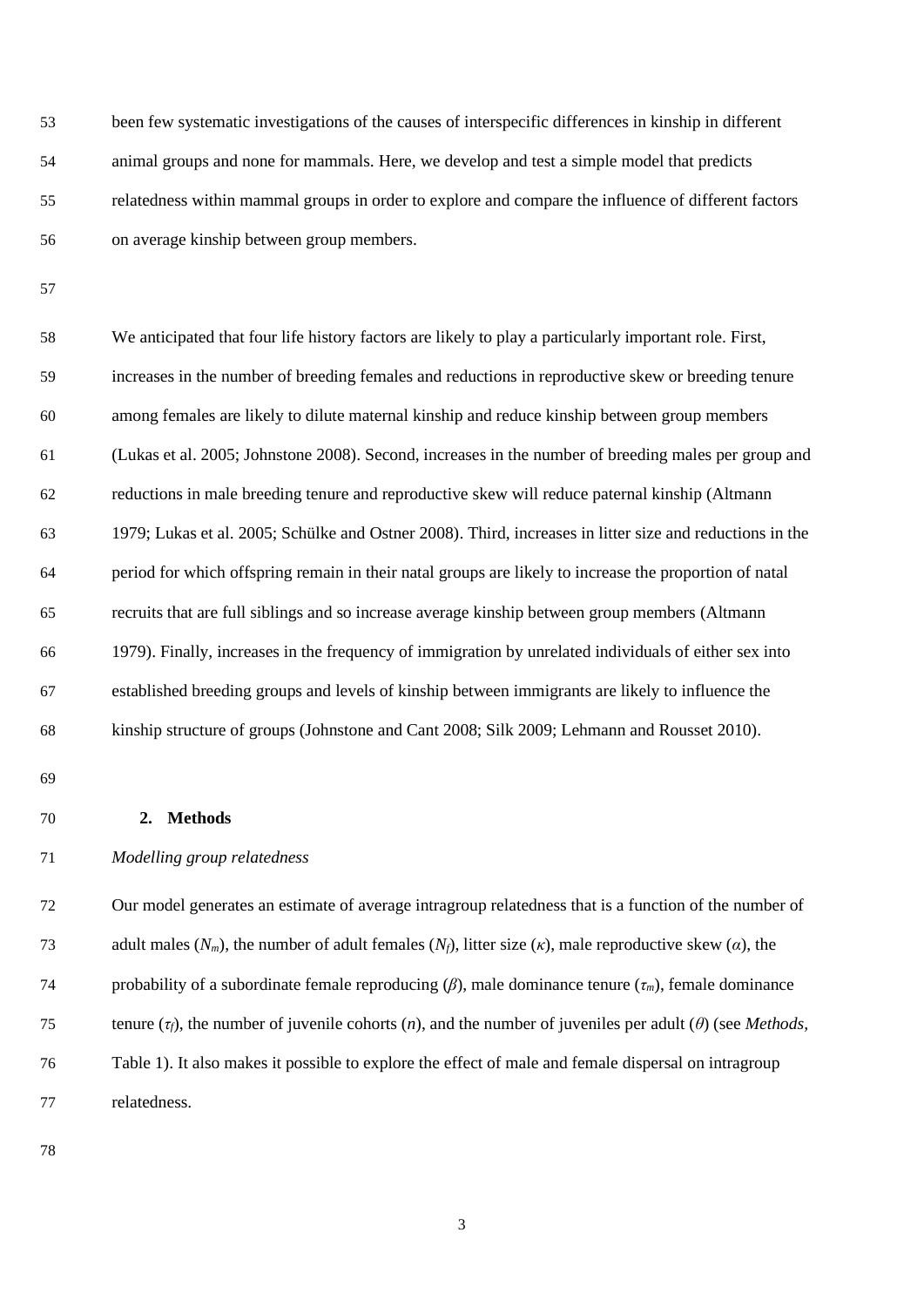Our model first considers relatedness among juveniles among which the primary source of relatedness is through shared parentage; using simple pedigree relatedness, individuals who share one parent are 81 half siblings ( $r = 0.25$ ) and individuals sharing both parents are full siblings ( $r = 0.5$ ). In a simple 82 scenario, the mean relatedness of juveniles through shared parentage is therefore  $0.25(P + M)$  where *P* is the probability of sharing a father and *M* is the probability of sharing a mother.

 What is the probability of two juveniles born in the same reproductive cohort sharing a father? Let us assume that a group contains *N<sup>m</sup>* adult males and allow for the possibility that one male is reproductively dominant, taking a proportion of the reproductive success of others, determined by *α* 88 such that the total proportion of offspring produced by the dominant (*d*) is calculated as  $d = 1/N_m +$  $\alpha(N_m - 1)/N_m$ . Therefore, if  $\alpha = 0$ , all males including the dominant have an equal probability of 90 fathering an offspring  $(1/N_m)$  while if  $\alpha = 1$ , the dominant male produces all offspring in that cohort. Given *d*, the probability of two individuals born in the same cohort sharing a father  $(p_0)$  is  $d^2 + (1 - p_0)^2$  $d)^2/(N_m-1)$ .

 What is the probability of two juveniles born in *different* cohorts sharing a father? This depends on the likelihood of the dominant male retaining dominance between the production of juvenile cohorts (e.g. from one breeding season to the next among seasonal breeders). Let us say that the dominant male 97 retains his reproductive dominance from one cohort to the next with probability  $\tau_m$ . Where this occurs, the probability of juveniles in different cohorts sharing a father will remain *p*0. However, when there 99 is a dominance challenge (with probably  $1 - \tau_m$ ) let us assume that all males have an equal chance of becoming dominant. In such a scenario, the expected probability of a random male fathering an offspring following a dominance challenge is 1/*Nm.* Thus, the probability of individuals born *i* cohorts 102 apart sharing a father  $(p_i)$  is  $\tau_m^i p_0 + (1 - \tau_m^i)/N_m$ . Generalizing across a population of juveniles born across *n* cohorts, the total probability of juveniles sharing a father (*P*) is therefore:

105 
$$
P = \frac{np_0 + \sum_{i=1}^{n-1} 2(n-i)p_i}{n^2}
$$
 (1)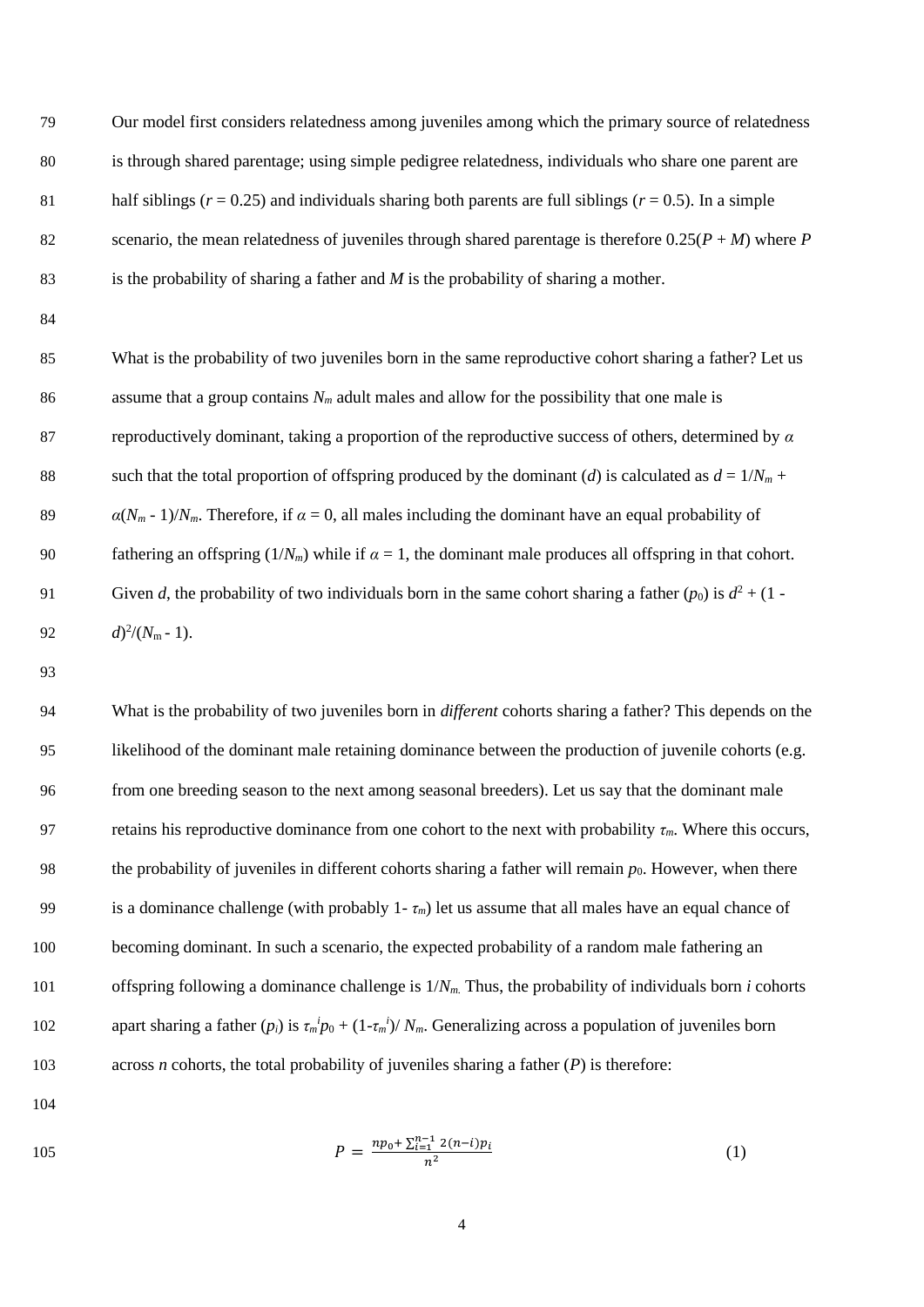107 What is the probability of two juveniles sharing a mother? Let us say that there are  $N_f$  adult females in a group and that when females reproduce, they produce *κ* offspring. For example, if *κ* = 1, the species is monotocous, producing single offspring and if *κ* = 6, the species is polytocous, producing litters of six offspring. Let us assume that one female (the dominant) always reproduces and that the other females (the subordinates) reproduce with probability *β*. The probability of two individuals born in the 112 same cohort having the same mother  $(m_0)$  is:

113

114 
$$
m_0 = \sum_{i=1}^{N_f} {N_f - 1 \choose i-1} \beta^{(i-1)} (1 - \beta)^{(N_f - i)} \frac{k-1}{ik-1}
$$
 (2)

115

116 As with fathers, the probability of two juveniles born in different cohorts sharing a mother depends on 117 the probability of a change in female dominance. Let us say that there is probability  $\tau_f$  that the 118 dominant female maintains her reproductive dominance from the production of one reproductive 119 cohort to the next. Where this occurs, the probability of juveniles in different cohorts sharing a mother 120 (*md*) is:

121 
$$
m_d = \sum_{i=1}^{N_f} {N_f - 1 \choose i-1} \beta^{(i-1)} (1 - \beta)^{(N_f - i)} \frac{1}{i}
$$
 (3)

122

123 In contrast, when a female dominance challenge does occur (with probability  $1 - \tau_f$ ) all females have an equal chance of becoming dominant such that the expected probability of a female being the mother of a given offspring after a dominance challenge is 1/*Nf.*. Generalizing across *n* cohorts, the probability of two juveniles sharing a mother (*M*) is:

127

128 
$$
M = \frac{nm_0 + \sum_{i=1}^{n-1} 2(n-i) \left( \tau_f^i m_d + \frac{(1 - \tau_f^i)}{N_f} \right)}{n^2}
$$
 (4)

129

130 Given *P* and *M*, expected relatedness among juveniles when considering only shared parentage is 131 0.25( $M + P$ ). However, sharing a parent is not the only way in which juveniles may be related; they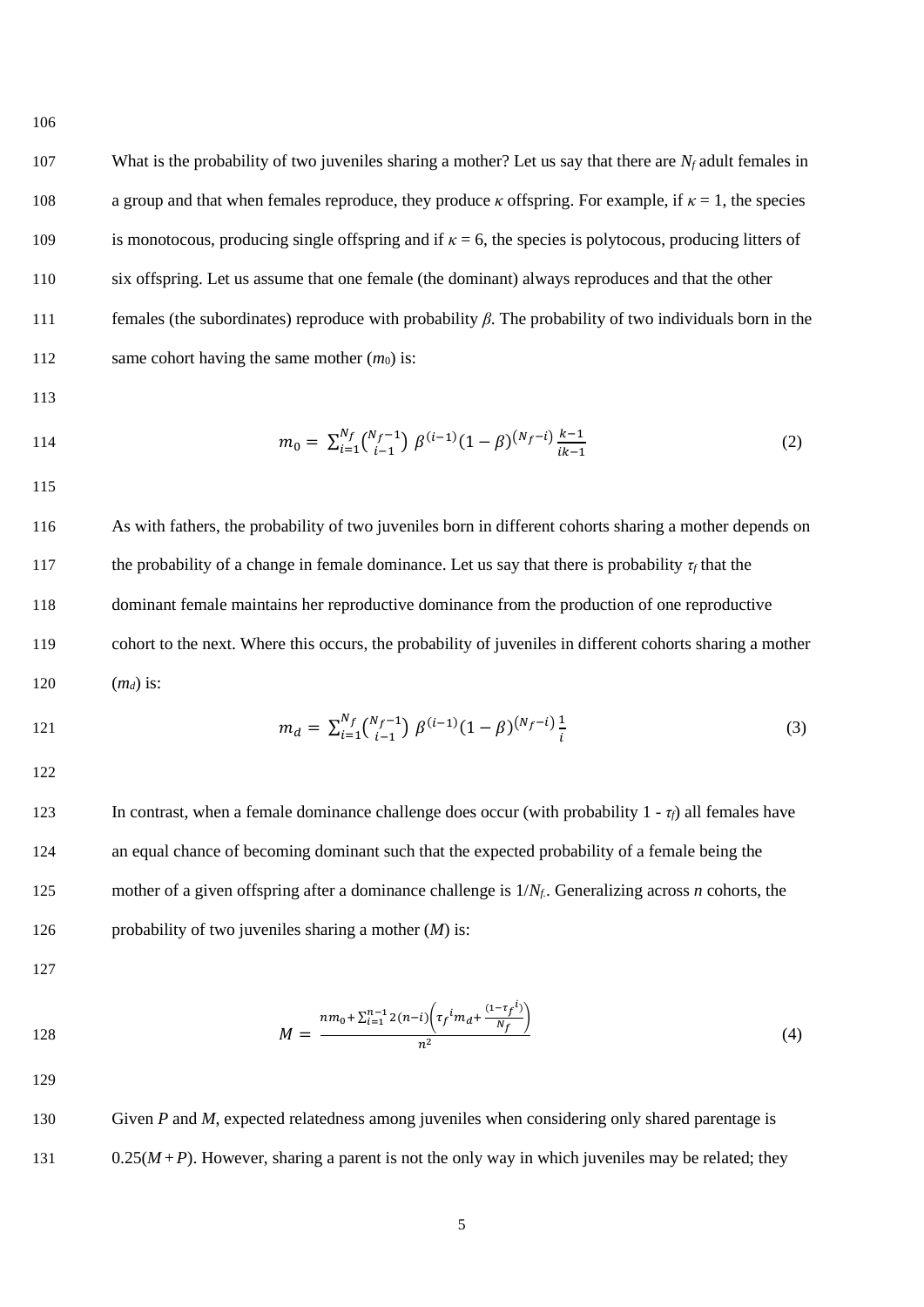132 may be related by sharing grandparents, great-grandparents etc. We can incorporate this additional 133 source of relatedness by assuming that same-sex adults are related to each other by  $r_i$  when they have 134 either remained in their natal group or have dispersed with group-mates. When this is true for adult 135 females, for example, we can assume that even if two juveniles do not share mothers, their mothers 136 will be related to one another by  $r_i$ . The expected relatedness between juveniles once relatedness 137 through the grandparental generation has been added  $(r_i)$  is:

138

139 
$$
r_{j'} = \frac{r_j}{2} + P\left(0.25 - \frac{r_j}{4}\right) + M\left(0.25 - \frac{r_j}{4}\right) \tag{5}
$$

140

141 This can be simplified to form a general equation for estimating the relatedness between juveniles 142 given a pedigree that is *g* generations deep  $(r_j^g)$ :

143

 $r_{j}g = \frac{P+M}{4}$  $\frac{+M}{4} \sum_{i=1}^{g} \left( \frac{2-P-M}{4} \right)$  $\int_{i=1}^{g} \left(\frac{2-P-M}{4}\right)^{i-1}$ 144  $r_j g = \frac{r + m}{4} \sum_{i=1}^{g} \left( \frac{2 - r - m}{4} \right)$  (6)

145

146 Alternative formulations for when adult males are related but adult females are unrelated are given in 147 Table S4. For all calculations in this paper, we use  $g = 5$  to estimate relatedness among juveniles  $(r_J)$ . 148 From this, we can build an estimate of relatedness among adults (*rA*) and relatedness between adults 149 and juveniles ( $r_B$ ). For adults, if we assume that same-sex adults are related by  $r_J$  and that different-sex 150 adults are unrelated, the mean relatedness among adults is:

151

152 
$$
r_A = \frac{r_J ((N_m^2 - N_m) + (N_f^2 - N_f))}{(N_m + N_f)^2 - (N_m + N_f)}
$$
 (7)

<sup>153</sup> where the numerator is the number of same-sex adult dyads and the denominator is the total number 154 of adult dyads. Again, Equation 7 can be formulated for scenarios where only one sex or neither are 155 related (Table S4).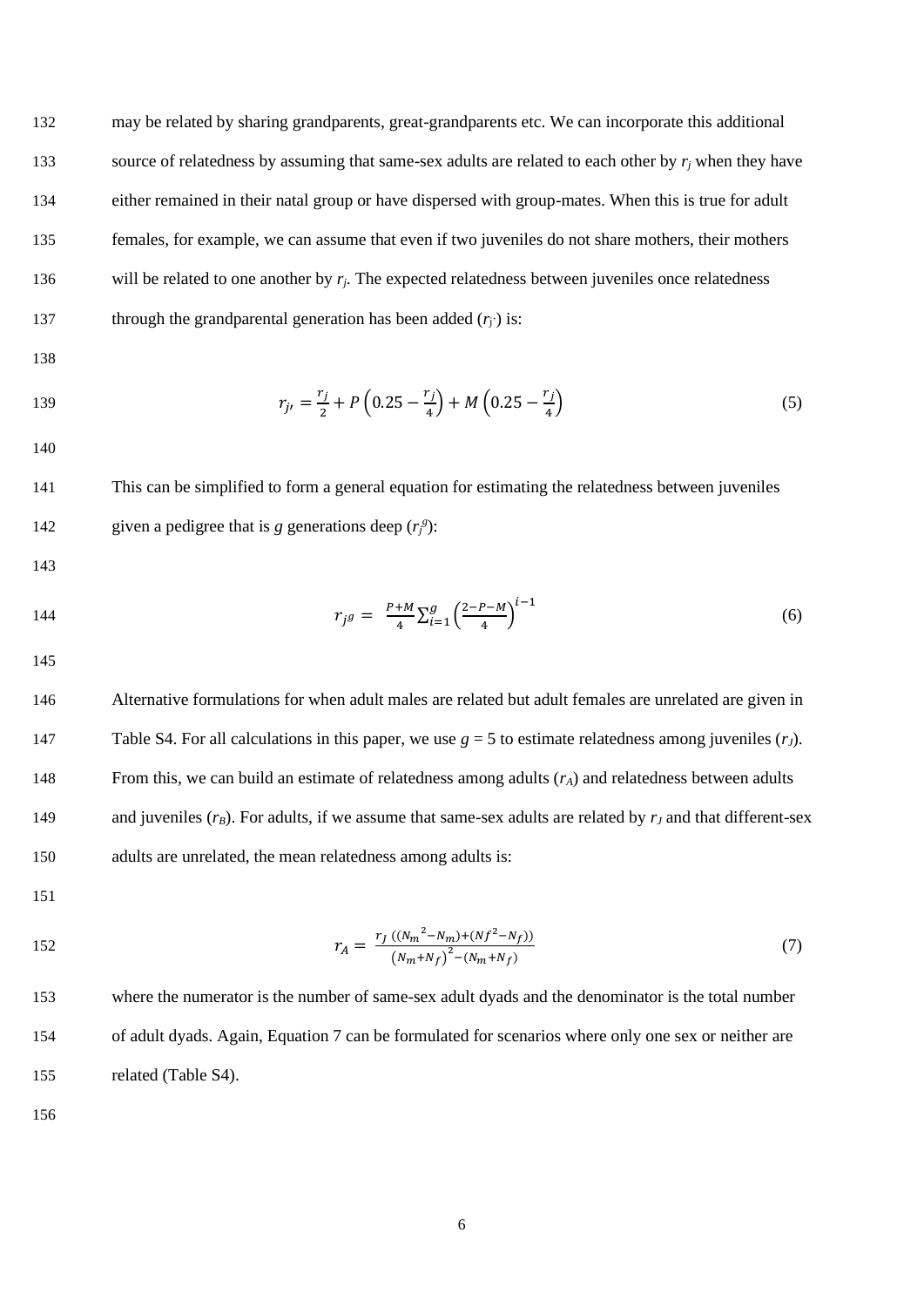157 What about relatedness between adults and juveniles ( $r_B$ )? Since the assumption of our model is that juveniles will have both parents in the adult population, the sum of the total relatedness will always 159 include 1. They will be related to the other males by  $r_l/2$  and to the other females by  $r_l/2$ . So the total mean relatedness between juveniles and adults will be:

162 
$$
r_B = \frac{1 + 0.5r_J(N_f - 1) + 0.5r_J(N_m - 1)}{N_f + N_m}
$$
 (8)

 As above, this assumes relatedness between both adult males and between adult females, an assumption that can be relaxed (Table S4), and which is varied in our simulations. Given all of the 166 above, and where  $N_A$  is the number of adults  $(N_f + N_m)$  and  $N_J$  is the number of juveniles  $(N_J = \theta N_A)$ , 167 the mean relatedness between group members  $r_G$  will be:

$$
169
$$

169 
$$
r_G = \frac{r_A N_A (N_A - 1) + 2r_B N_A N_J + r_J N_J (N_J - 1)}{(N_J + N_A)(N_J + N_A - 1)}
$$
(9)

 For simplicity, our model makes some assumptions. First, we assume pedigree relatedness in a diploid population in which genetically unrelated individuals are *r* = 0. This differs from the relative measures of relatedness used in some empirical analyses of relatedness in animal populations in which individuals related by less than the population average have a negative coefficient of relatedness (Queller and Goodnight 1989). As such, where we compare model predictions to empirical data calculated using this method, our model may overestimate relatedness. The model also assumes that all juveniles have both parents within the adult cohort, conditions unlikely to be met in species facing high mortality. We also assume a lack of inbreeding, neutral demography, and non-overlapping generations.

# *Simulations and model validation*

 A standard approach to exploring the effect of multiple parameters on an outcome is to use a set of default parameters and to vary each in turn in order to understand its effect on the outcome. However, this approach is sensitive to the default parameter values and may be an ineffective way to fully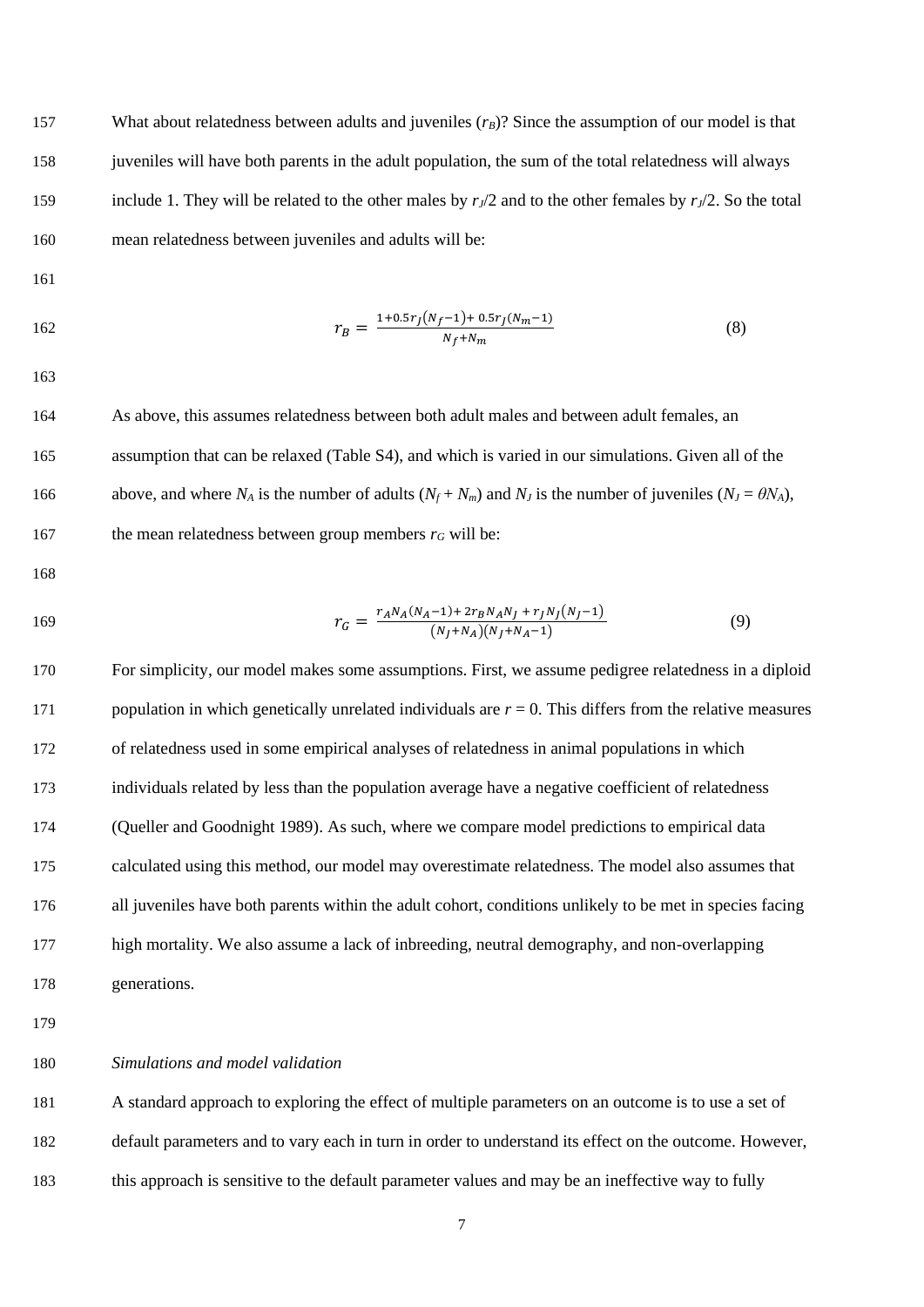| 184 | explore parameter space. Following Gallagher et al. (2015), we use a Fitting to Idealized Outcomes      |
|-----|---------------------------------------------------------------------------------------------------------|
| 185 | (FIO) approach in which we randomly set our parameter values within defined limits (Table 1) and        |
| 186 | use the model to estimate group relatedness. We repeat this a large number of times $(1.2*10^7,$        |
| 187 | following Gallagher et al. (2015)) and explore the parameter values that produce a mean group           |
| 188 | relatedness greater than two thresholds: $r > 0.125$ and $r > 0.25$ which correspond to the mean        |
| 189 | relatedness between cousins and half-siblings respectively. Both simulations and data analysis were     |
| 190 | conducted in R.3.3.3 with some additional analyses run in Mathematica. An R script of the model is      |
| 191 | provided in the Supplementary Material.                                                                 |
| 192 |                                                                                                         |
| 193 | In order to test the ability of our model to predict empirical observations of mean intragroup          |
| 194 | relatedness, we conducted a search of the literature and compiled data from mammal species in which     |
| 195 | we were able to find published estimates of both mean intragroup relatedness and the social and         |
| 196 | demographic parameters required by our model. Estimates of relatedness among all group members          |
| 197 | (rather than only among females and/or adults) are relatively rare and this resulted in a sample of     |
| 198 | eleven species. Parameter values and references to the supporting literature for each species are given |
| 199 | in Tables S1-3. The eleven species range in mean intragroup relatedness from $r = 0.01$ in chimpanzees  |
| 200 | (Langergraber et al. 2007) to $r = 0.46$ in Damaraland mole-rats (Burland et al. 2002). Where possible, |
| 201 | parameters refer specifically to the study population for which the estimate of relatedness was         |
| 202 | produced, rather than the species in general. For example, the intragroup relatedness estimate for      |
| 203 | chimpanzees is taken from the Ngogo population which have an unusually large group size of $\sim$ 150   |
| 204 | individuals (Langergraber et al. 2007); the group size parameters for chimpanzees reflect this group    |
| 205 | and not the species-wide average group size. The power of our model in predicting the observed data     |
| 206 | was determined by estimating the variation explained by cross-validation ( $VE_{cv}$ ) (Li 2017).       |
|     |                                                                                                         |

 **Table 1.** Model parameters, value ranges used in the FIO modelling, and the Spearman's rank correlation coefficients (ρ) between the parameter and mean relatedness across all simulations.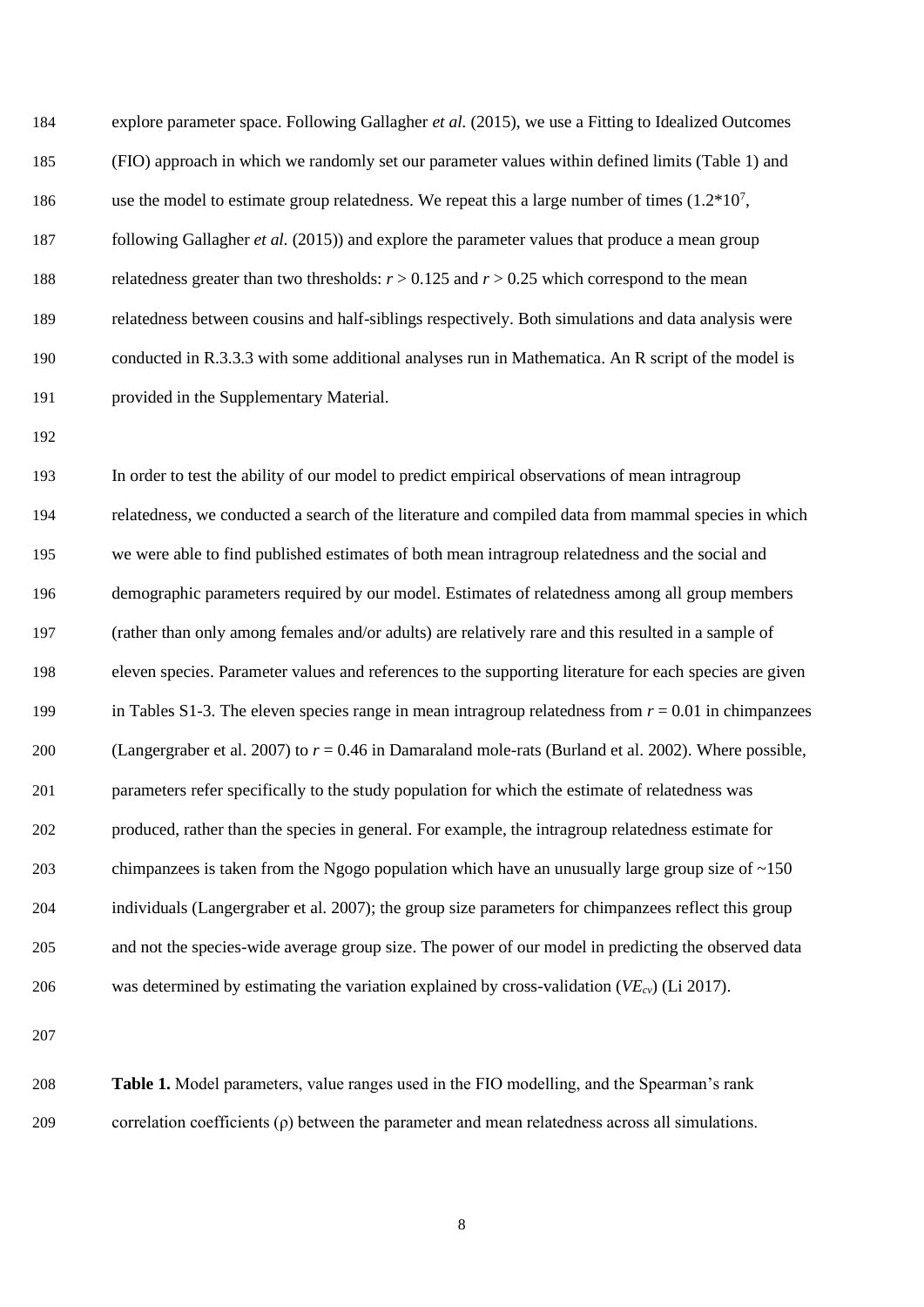| <b>Parameter</b>                                     | <b>Symbol</b>    | Range/values                                          | Spearman's<br>rank<br>correlation<br>coefficients $(\rho)$ |
|------------------------------------------------------|------------------|-------------------------------------------------------|------------------------------------------------------------|
| Number of breeding males                             | $N_m$            | ${N_m \subseteq Z \mid 2 \le N_m \le 10}$             | $-0.31$                                                    |
| Number of breeding females                           | $N_f$            | $\{N_f \in Z \mid 2 \le N_f \le 10\}$                 | $-0.38$                                                    |
| Number of juvenile cohorts                           | $\boldsymbol{n}$ | ${n \in \mathbb{Z} \mid 1 \leq n \leq 6}$             | $-0.11$                                                    |
| Male reproductive skew                               | $\alpha$         | $\{\alpha \in \mathbb{R} \mid 0 \leq \alpha \leq 1\}$ | 0.34                                                       |
| Probability of a subordinate female<br>reproducing   | $\beta$          | $\{\beta \in \mathbb{R} \mid 0 \leq \beta \leq 1\}$   | $-0.23$                                                    |
| Mean litter size                                     | к                | $\{\kappa \in Z \mid 1 \leq \kappa \leq 6\}$          | 0.08                                                       |
| Likelihood of dominant male retaining<br>dominance   | $\tau_f$         | $\{\tau_f \in \mathbb{R} \mid 0 \leq \tau_f \leq 1\}$ | 0.08                                                       |
| Likelihood of dominant female retaining<br>dominance | $\tau_m$         | $\{\tau_m \in \mathbb{R} \mid 0 \leq \tau_m \leq 1\}$ | 0.06                                                       |
| Number of juveniles per adult                        | $\theta$         | $\{\theta \in R \mid 0.5 \leq \theta \leq 2.5\}$      | 0.20                                                       |
| Adult females related?                               |                  | $\{Yes, No\}$                                         |                                                            |
| Adult males related?                                 |                  | {Yes, No}                                             |                                                            |

- 210
- 211

# 212 **3. Results**

| 213 | To test the predictive power of our model, we used life history data for eleven group-living mammal      |
|-----|----------------------------------------------------------------------------------------------------------|
| 214 | species to estimate intragroup relatedness according to our model and compared this to genetic           |
| 215 | estimates of relatedness for those species (Figure 2, Tables S1-3). The greatest absolute difference     |
| 216 | between expected and observed related was for lions (observed $= 0.11$ , predicted $= 0.18$ ). Overall,  |
| 217 | there was a strong correspondence between the predicted and observed estimates of group relatedness,     |
| 218 | with the model accounting for ~95% of variation (Fig 2, Variance explained by cross-validation $VE_{cv}$ |
| 219 | = 0.949; Pearson's correlation coefficient = 0.974, 95% CI = [0.90,0.99], $R^2$ = 0.949).                |
| 220 |                                                                                                          |

221 [Figure 2 here]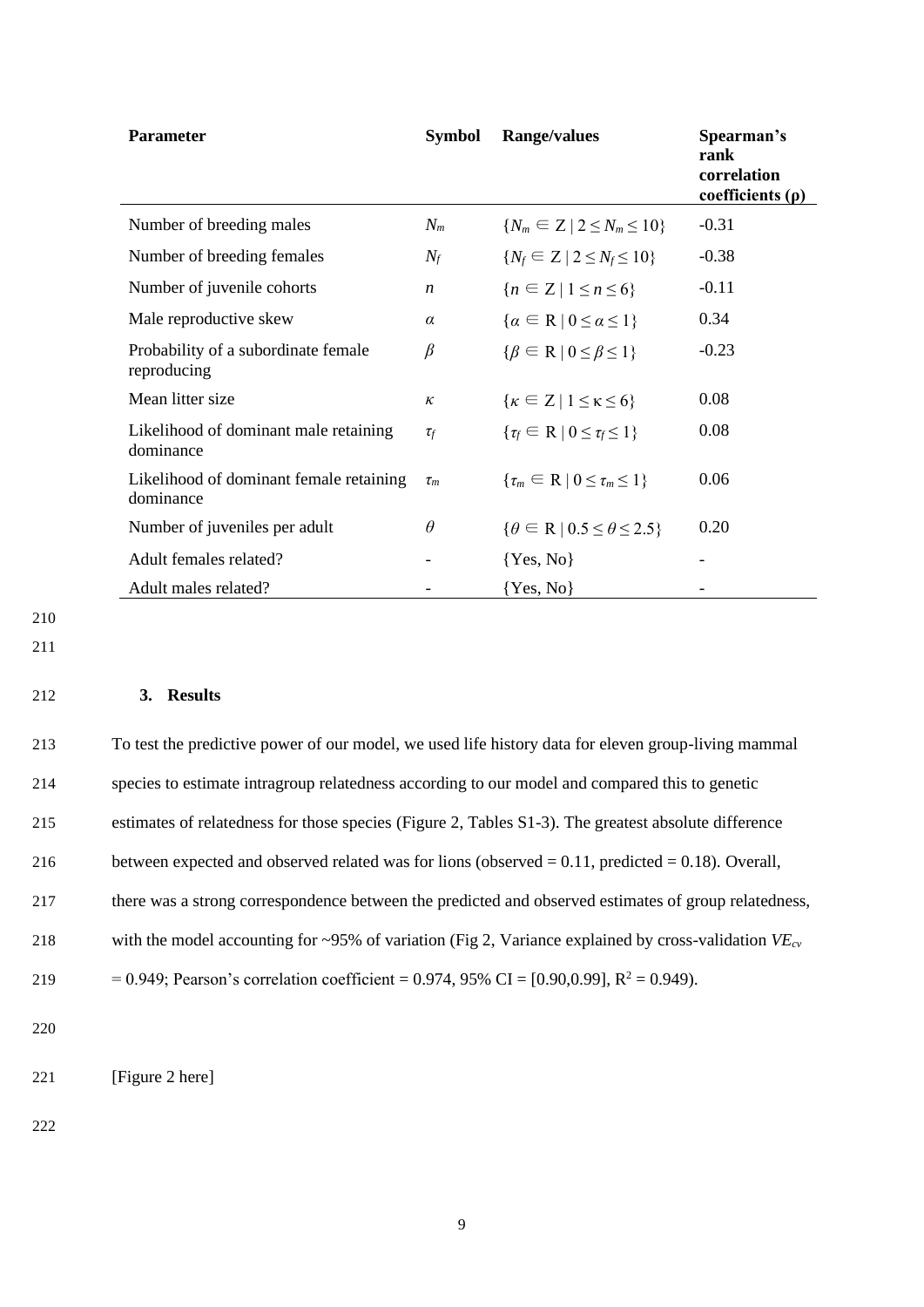| 223 | Across our simulations, relatedness ranged from $r = 0.01$ to 0.40. However, less than 1% of                               |
|-----|----------------------------------------------------------------------------------------------------------------------------|
| 224 | combinations of variables in our model resulted in average values of relatedness of $r > 0.25$ (the                        |
| 225 | average coefficient of relatedness between half siblings), suggesting that high group relatedness                          |
| 226 | results from a very narrow set of social and demographic traits. We also used our model to explore the                     |
| 227 | relative contributions of different life history parameters to variation in kinship. In line with our                      |
| 228 | expectations, average group relatedness was higher in smaller groups, with negative relationships                          |
| 229 | between relatedness and the number of adult males $(N_m)$ and adult females $(N_f)$ (Fig 3a-b). After group                |
| 230 | size, variation in reproductive skew had the greatest influence on average relatedness between group                       |
| 231 | members with greater skew in both males and females (characterized by high $\alpha$ and low $\beta$ ,                      |
| 232 | respectively) associated with higher mean group relatedness (Fig 3d-e, Fig 4c). Although the absolute                      |
| 233 | effects of male and female dominance tenure were modest (Fig 3g-h), high group relatedness was                             |
| 234 | more likely when there was both high male skew and tenure ( $\alpha$ and $\tau_m$ ) or high female skew and                |
| 235 | tenure ( $\beta$ and $\tau_f$ ; in females low $\beta$ represented high skew). In mammals, this effect is reflected in the |
| 236 | fact that in some species living in highly related groups, such as meerkats (Griffin et al. 2003),                         |
| 237 | dominant males and females may maintain their dominance for many years, while in many                                      |
| 238 | polygynous species of more intermediate relatedness, there is frequent turnover in male dominance                          |
| 239 | (Clutton-Brock 2016).                                                                                                      |
| 240 |                                                                                                                            |
| 241 | [Figure 3 here]                                                                                                            |
|     |                                                                                                                            |
| 242 |                                                                                                                            |
| 243 | Since litters produce sets of maternal siblings related by at least $r = 0.25$ , we also expected that litter              |
| 244 | size would have a positive effect on group relatedness. Our results suggest that increases in litter size                  |
| 245 | are indeed associated with higher average kinship but that there is a threshold effect: the initial move                   |
| 246 | from monotocy ( $\kappa = 1$ ) to the production of twins ( $\kappa = 2$ ) resulted in a ~5-fold increase in the           |
| 247 | probability of a simulation producing relatedness of $r > 0.25$ (Fig 3f, Fig 4a) while increases in litter                 |
|     |                                                                                                                            |

size beyond 2 had only a modest effect on the probability of a simulation producing high mean

relatedness (Fig 3f). We also found that high intragroup relatedness was more likely to evolve when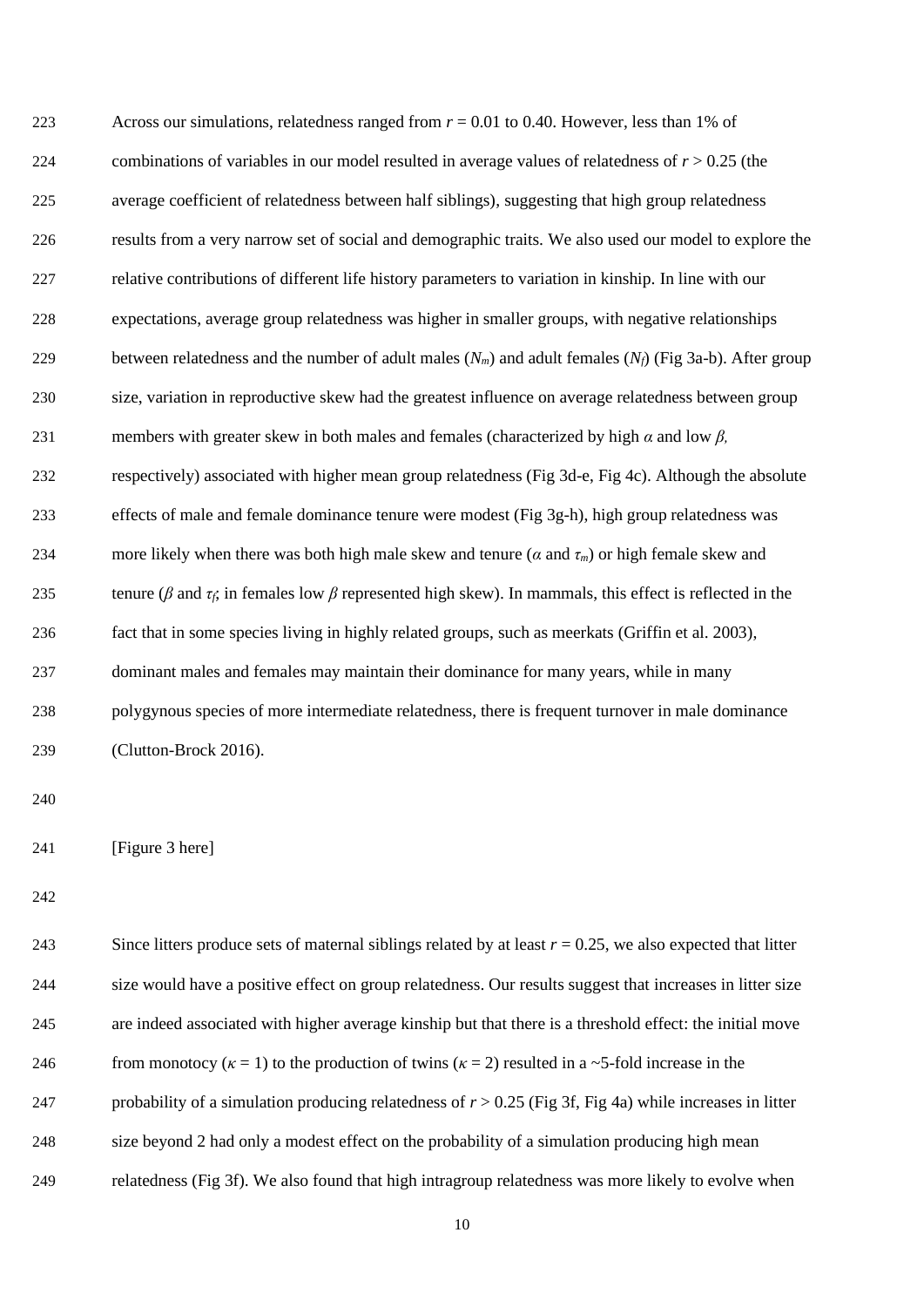the ratio of juveniles to adults was high (Fig 3i) and when the juvenile population was composed of relatively few cohorts (Fig 3c), as is common in species with a short juvenile period.

 In many group-living mammals, members of one sex (usually males) leave their natal group after reaching sexual maturity to search for breeding opportunities elsewhere while members of the other sex (usually females) remain and breed in their natal group (Greenwood 1980; Silk 2009; Clutton- Brock 2016). Contrasts in dispersal have an important effect on relatedness among adults of the same sex who may be closely related either because they remain in their natal group to breed or because they disperse as part of a coalition of individuals from the same group (Clutton-Brock 2016). For males, coalitional dispersal occurs among species such as lions and banded mongooses where groups may include multiple breeding males (Packer and Pusey 1982; Packer et al. 1988; Cant et al. 2016). In contrast, in many cercopithecine primates males emigrate and immigrate independently and few co- resident males are close relatives (Alberts and Altmann 1995; Clutton-Brock 2016). Our results show that, compared to a scenario of no relatedness among adults of either sex, average intragroup relatedness in a group is around 50% higher when adults of one sex are related and around 120% higher when both adult males and adult females are related to same-sex adults (Fig 4b).

[Figure 4 here]

### **4. Discussion**

 We produced a mathematical model that allowed us to explore the relative importance of various social and demographic factors in determining intragroup relatedness in mammals. Our results show that the principle factors affecting intragroup relatedness are differences in group size, male and female reproductive skew, litter size, and dispersal patterns. Some of these factors are intuitive and have previously been predicted by theoretical work or demonstrated in empirical studies (e.g. Altmann 1979; Rousset 2004; Lukas et al. 2005; Schülke and Ostner 2008). For example, our model predicts that intragroup relatedness will be lower in larger groups except in cases where there is high reproductive skew among both males and females. Among our test species, this is the case for both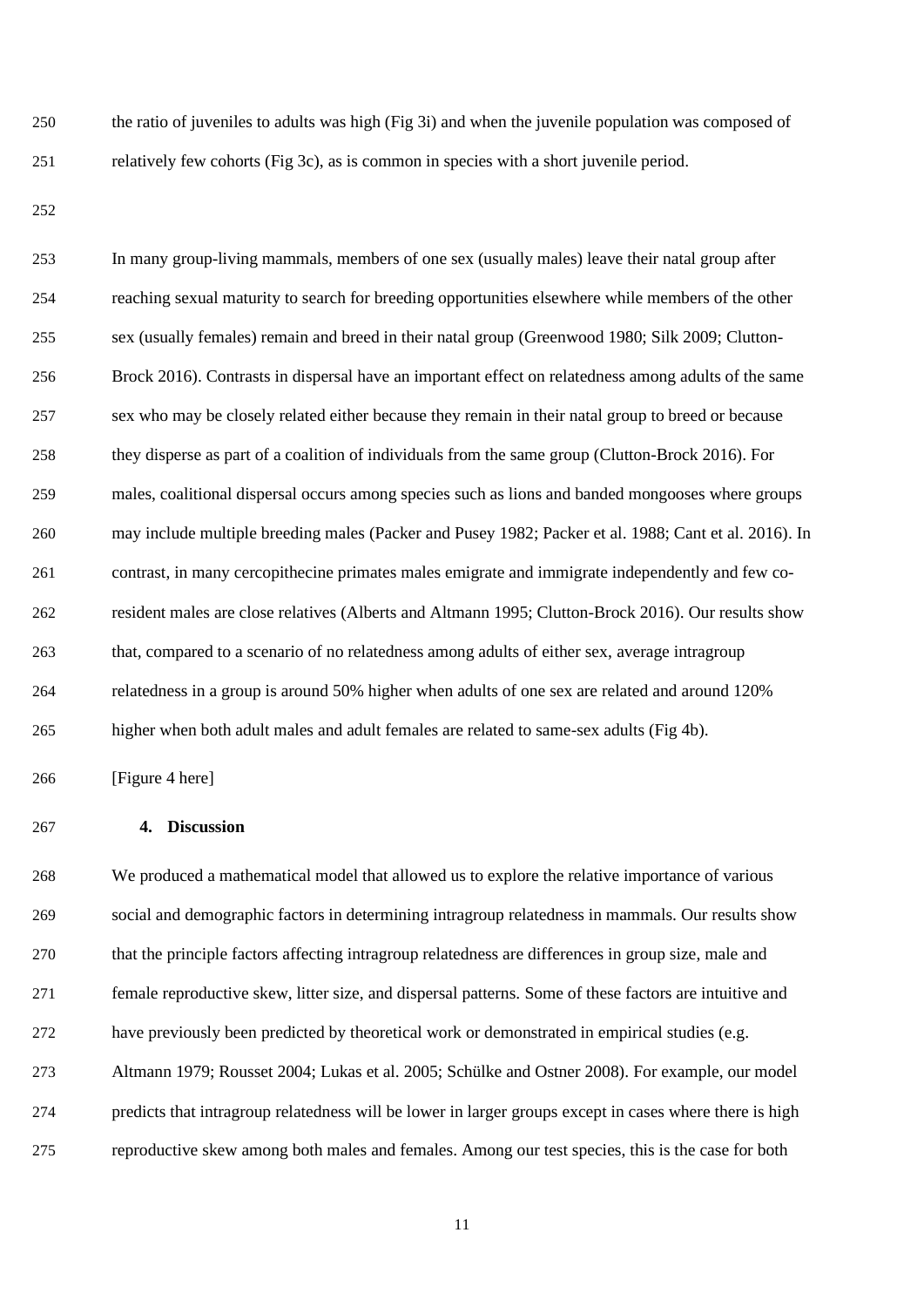meerkats and Damaraland mole-rats: although both species frequently live in groups of more than twenty individuals, high reproductive skew in both sexes means that the majority of individuals born 278 in the group are siblings and mean intragroup relatedness is accordingly high at  $r = 0.35$  for meerkats (Griffin et al. 2003; Duncan et al. 2019) and *r* = 0.46 for Damaraland mole-rats (Burland et al. 2002).

 Our model also generates novel insights, highlighting litter size as a hitherto neglected but important determinant of intragroup relatedness. Specifically, producing single young (monotocy) precludes the possibility of maternal siblings being born in the same cohort and places a constraint on group 284 relatedness: in our simulations intragroup relatedness was  $\sim$  5 times less likely to exceed  $r = 0.25$  with monotocy compared to production of litters of two or more offspring. In mammals, contrasts in litter size may have played a particularly important role in social evolution since the formation of breeding groups that include multiple breeding females has evolved more frequently in monotocous species than in species that produce litters (Lukas and Clutton-Brock 2018). Where the aggregation of breeding females into cohesive social groups is also associated with polygamous mating systems, competition between males reduces the breeding tenure of successful individuals (Clutton-Brock and Isvaran 2007; Lukas and Clutton-Brock 2014) and will further reduce kinship between group members.

 Differences in intragroup relatedness generated by social, demographic, and life-history traits may have far reaching consequences for patterns of competitive and cooperative behavior (Queller 2000; West et al. 2002; Fisher et al. 2013). Where average kinship between group members is high, conflicts of interest between group members are likely to be reduced, competitive interactions over resources or breeding opportunities may be infrequent, altruistic forms of cooperative behavior are more likely to evolve, and assistance may be less frequently directed selectively at an individual's closest kin (Hamilton 1971; Griffin and West 2003). As expected, the evolution of cooperative breeding systems where young are reared by non-breeding group members appears to have been restricted in mammals to polytocous species where reproductive skew is high in both sexes and most group members are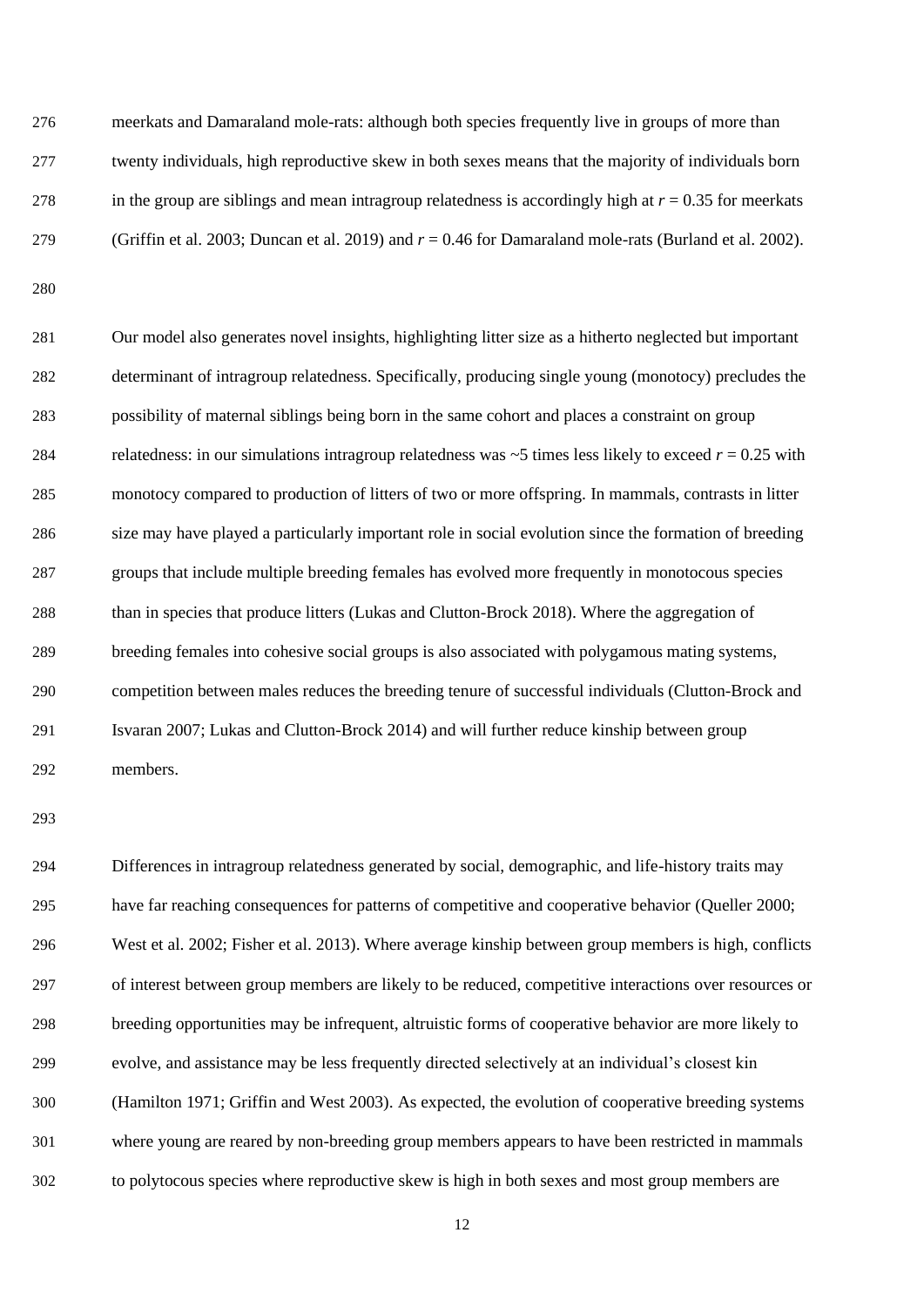closely related (Lukas and Clutton-Brock 2012). Selective assistance of close kin is seldom highly developed in mammals that breed cooperatively (Griffin and West 2003; Cornwallis et al. 2009; Duncan et al. 2019) and aggressive interactions between group members are relatively infrequent except where individuals are competing for the breeding position in their group (Lukas and Clutton- Brock 2018). In contrast, in species where average kinship between group members is low, aggressive interactions, threats, manipulative strategies and the formation of competitive coalitions between group members are more frequent while altruistic forms of cooperation are relatively rare and are usually directed at close kin (Silk 2009; Lukas and Clutton-Brock 2018).

 Contrasts in kinship generated by variation in life history patterns may also be responsible for broad differences in social behavior between major mammalian taxa. For example, they may offer some insight into the unusual characteristics of higher primates. Monotocy is normal in these species and levels of kinship between group members are typically low (Harvey and Clutton-Brock 1985; Lukas et al. 2005). As would be expected, competitive interactions between group members are relatively frequent and selfish and manipulative strategies are widespread while the more costly forms of altruistic cooperation, such as provisioning young born to others, are relatively rare and directed at close relatives (Silk 2009; Lukas and Clutton-Brock 2018). In contrast, the retention of polytocy in social carnivores and rodents may have contributed to the evolution of groups where dominants suppress reproduction in subordinates and asymmetrical forms of cooperation are frequent (Clutton- Brock 2016). For humans, parsimony suggests that we have had a deep evolutionary history of living in multi-male multi-female groups with low female reproductive skew and monotocy (Chapais 2013), all of which would have led to groups of low average relatedness similar to those seen among contemporary foraging societies (Hill et al. 2011; Dyble et al. 2015). Although this would suggest a context in which reproductive competition and manipulative tactics would be common and cooperative behavior would rely on mutualistic or reciprocal benefits, the formation of closely related family groups within these wider groups of low relatedness may have facilitated cooperation in food sharing and raising offspring (Kaplan et al. 2000; Dyble et al. 2016). At the same time, the evolution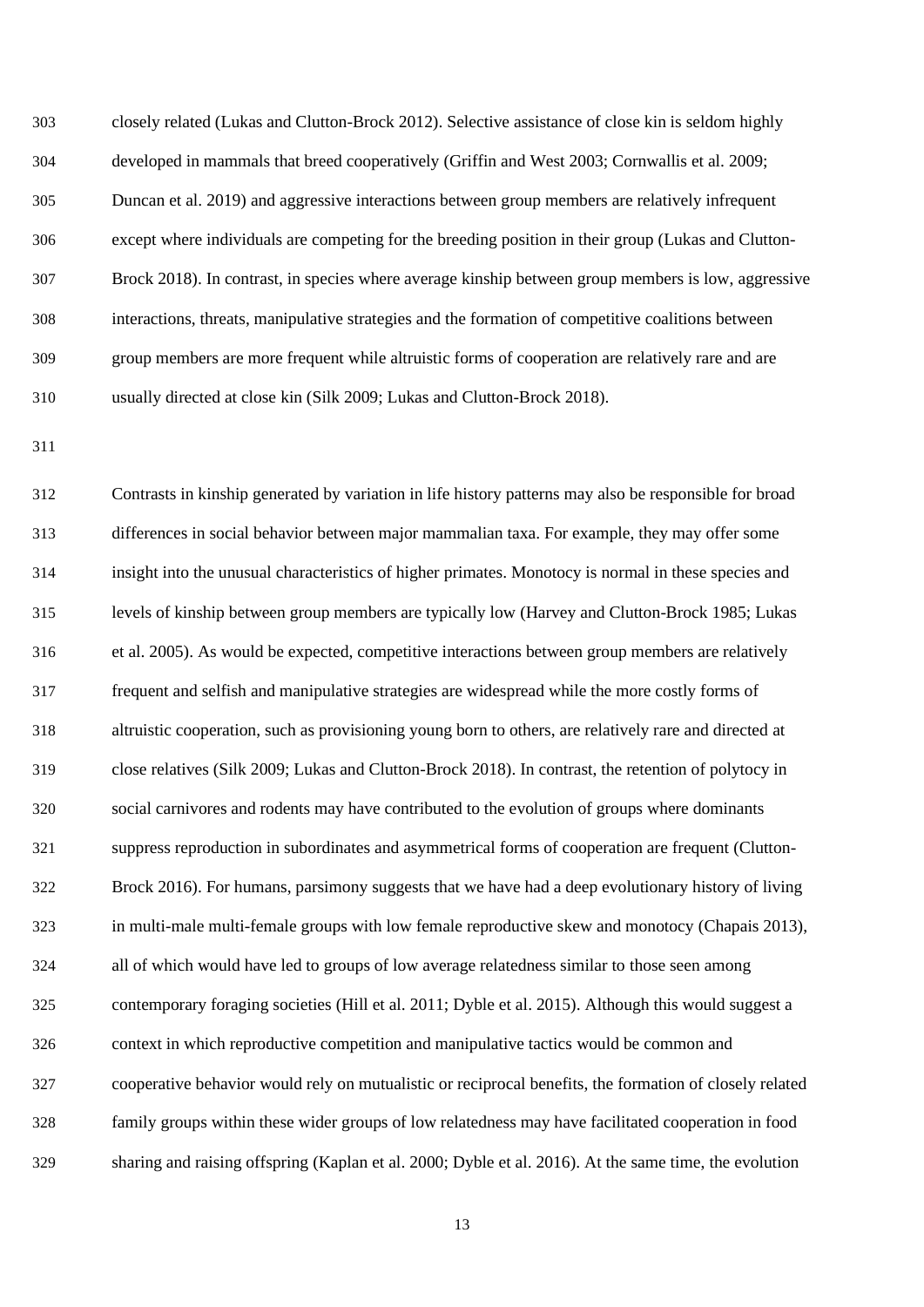| 330 | of increased social intelligence, language, and cultural norms and institutions that facilitate |
|-----|-------------------------------------------------------------------------------------------------|
| 331 | cooperation may have stabilized cooperation between non-kin (Richerson and Boyd 2005; Herrmann  |
| 332 | et al. 2007; Pinker 2010).                                                                      |

| 334 | We produced a simple mathematical model which, in combination with a powerful method for                 |
|-----|----------------------------------------------------------------------------------------------------------|
| 335 | exploring parameter space (Gallagher et al. 2015), demonstrates that only a small and rather specific    |
| 336 | set of social, demographic, and life-history traits are likely to generate the high levels of intragroup |
| 337 | relatedness thought to be required for the evolution of advanced forms of cooperation in mammals         |
| 338 | (Hamilton 1971; Lukas and Clutton-Brock 2018). However, it is important to note that our model           |
| 339 | makes no comment on why these traits evolve. Although headway has been made on understanding             |
| 340 | the evolution of some of these traits (e.g. reproductive skew: Cant 1998; Beekman et al. 2006; Hager     |
| 341 | and Jones 2009), further research is required to establish why the traits considered here vary in        |
| 342 | mammals and how they co-evolve.                                                                          |
| 343 |                                                                                                          |
| 344 | Funding: M.D. was supported by Jesus College, University of Cambridge. TCB's research over this          |
| 345 | period was supported by two successive Advanced Research Grants from the European Research               |
| 346 | Council (grants 294494 and 742808).                                                                      |
| 347 |                                                                                                          |
| 348 | Acknowledgments: We thank J. Allen, C. Duncan, D. Lukas, F. Groenewoud, and J. Thorley for               |
| 349 | comments and discussion.                                                                                 |
| 350 |                                                                                                          |
| 351 | <b>Author contributions:</b> Modelling, analysis, and data compilation by M.D. M.D. and T.C-B wrote the  |
| 352 | manuscript.                                                                                              |
| 353 |                                                                                                          |
| 354 | <b>Data accessibility:</b> All data are available in the main text or supplementary materials.           |
| 355 |                                                                                                          |
| 356 | <b>References:</b>                                                                                       |
| 357 | Alberts SC, Altmann J. 1995. Balancing Costs and Opportunities: Dispersal in Male Baboons. Am            |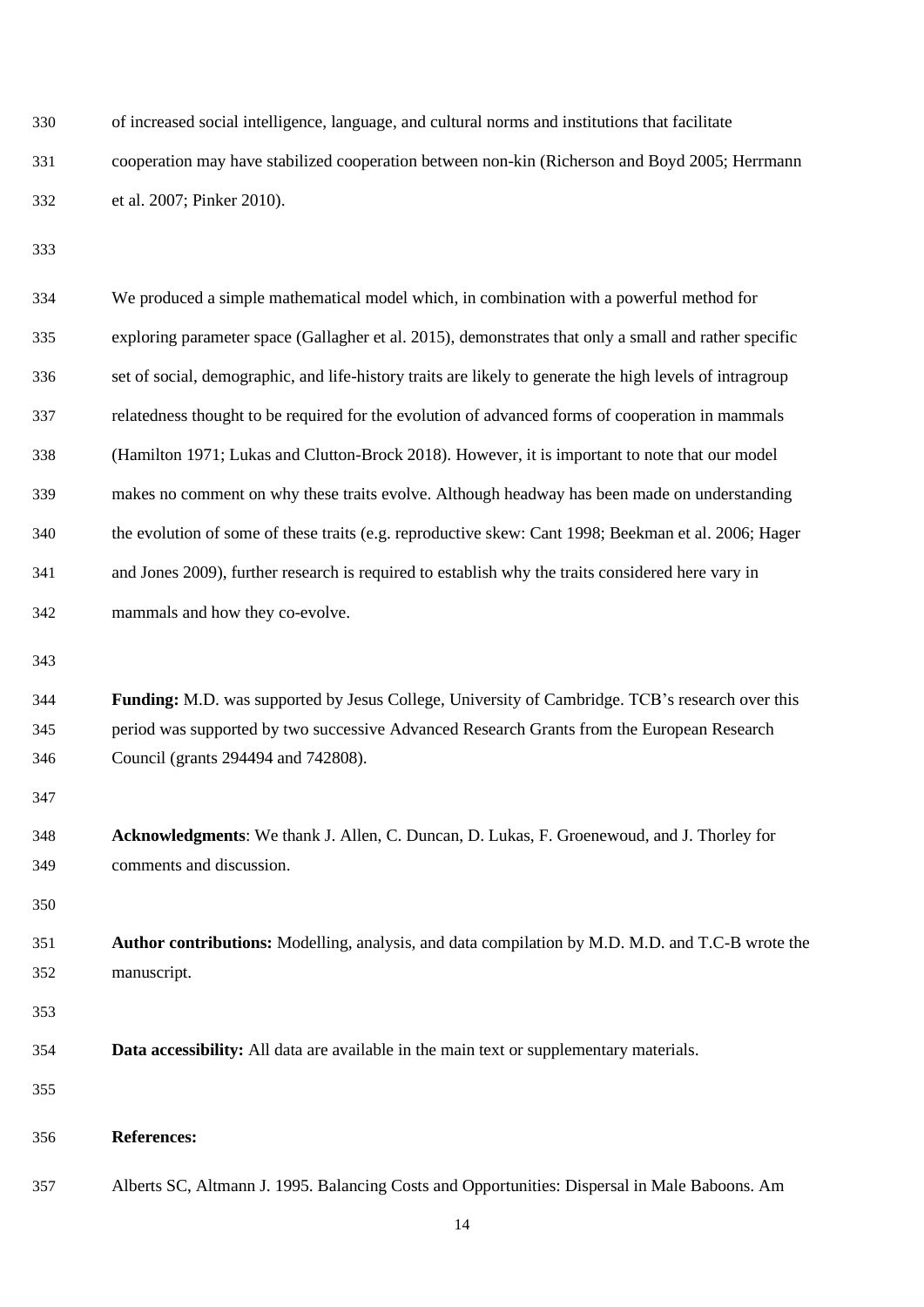Nat. 145(2):279–306. doi:10.1086/285740.

- Altmann J. 1979. Age cohorts as paternal sibships. Behav Ecol Sociobiol. 6(2):161–164.
- Beekman M, Peeters C, O'Riain MJ. 2006. Developmental divergence: neglected variable in
- understanding the evolution of reproductive skew in social animals. Behav Ecol. 17(4):622–627.
- doi:10.1093/beheco/ark006.
- Burland TM, Bennett NC, Jarvis JUM, Faulkes CG. 2002. Eusociality in African mole-rats: new
- insights from patterns of genetic relatedness in the Damaraland mole-rat ( Cryptomys damarensis ).
- Proc R Soc London Ser B Biol Sci. 269(1495):1025–1030. doi:10.1098/rspb.2002.1978.
- Cant MA. 1998. A model for the evolution of reproductive skew without reproductive suppression. Anim Behav. 55(1):163–169. doi:10.1006/anbe.1997.0589.
- Cant MA, Nichols HJ, Thompson FJ, Vitikainen E. 2016. Banded mongooses: Demography, life
- history, and social behavior. In: Koenig WD, Dickinson JL, editors. Cooperative Breeding in
- Vertebrates. Cambridge: Cambridge University Press. p. 318–337.
- Chapais B. 2013. Monogamy, strongly bonded groups, and the evolution of human social structure.
- Evol Anthropol. 22(2):52–65. doi:10.1002/evan.21345.
- Clutton-Brock T., Isvaran K. 2007. Sex differences in ageing in natural populations of vertebrates.
- Proc R Soc B Biol Sci. 274(1629):3097–3104. doi:10.1098/rspb.2007.1138.
- Clutton-Brock T. 2016. Mammal societies. John Wiley & Sons.
- Cornwallis CK, West SA, Griffin AS. 2009. Routes to indirect fitness in cooperatively breeding
- vertebrates: Kin discrimination and limited dispersal. J Evol Biol. 22(12):2445–2457.
- doi:10.1111/j.1420-9101.2009.01853.x.
- Duncan C, Gaynor D, Clutton-Brock T, Dyble M. 2019. The Evolution of Indiscriminate Altruism in a Cooperatively Breeding Mammal. Am Nat. 193(6):841–851. doi:10.1086/703113.
- Dyble M, Salali G, Chaudhary N, Page A, Smith D, Thompson J, Vinicius L, Mace R, Migliano A.
- 2015. Sex equality can explain the unique social structure of hunter-gatherer bands. Science (80- ).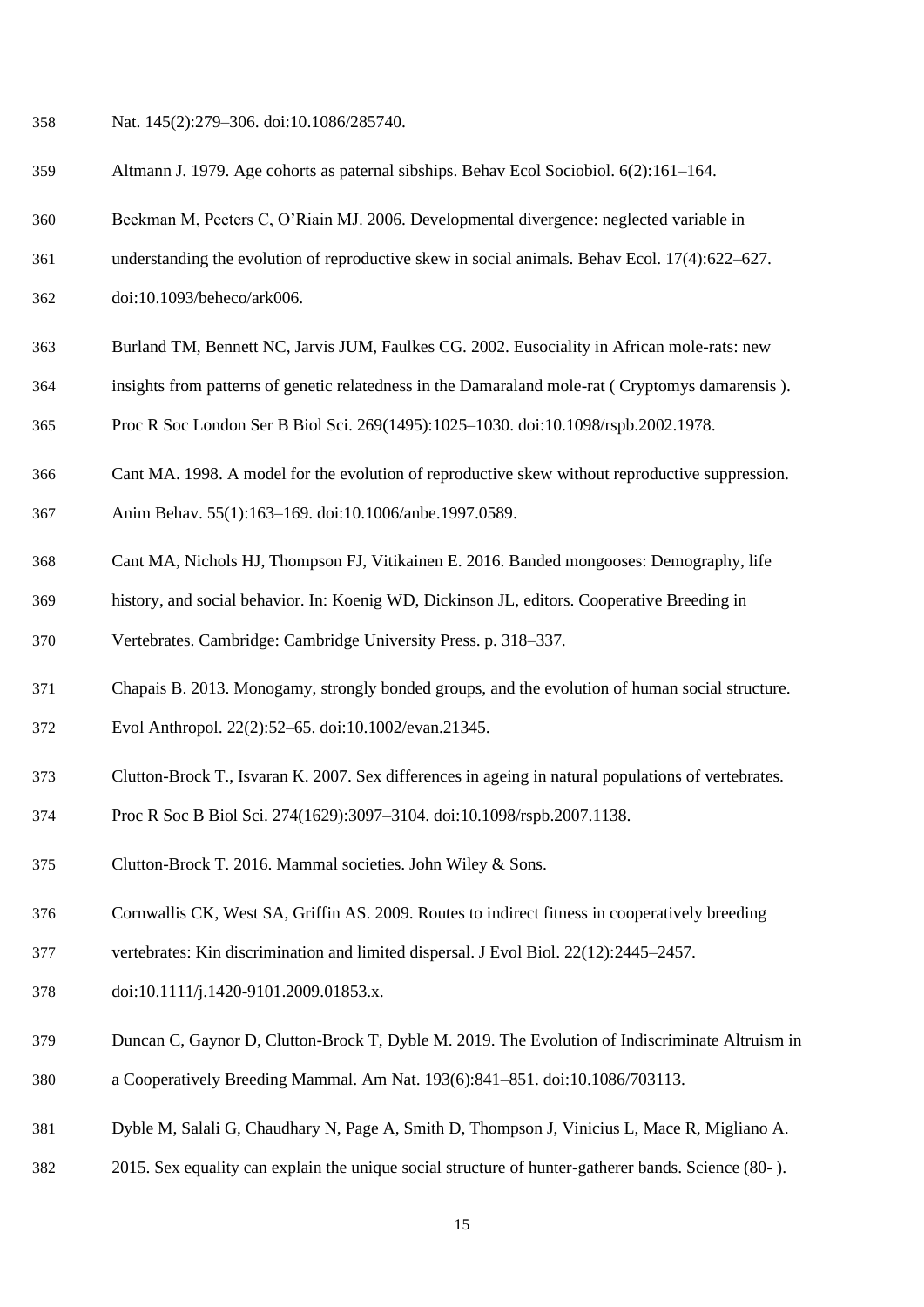- 348(6236):796–79. doi:10.1126/science.aaa5139.
- Dyble M, Thompson J, Smith D, Salali GD, Chaudhary N, Page AE, Vinicius L, Mace R, Migliano
- AB. 2016. Networks of Food Sharing Reveal the Functional Significance of Multilevel Sociality in
- Two Hunter-Gatherer Groups. Curr Biol. 26(15):2017–2021. doi:10.1016/j.cub.2016.05.064.
- Fisher RMM, Cornwallis CKK, West SAA. 2013. Group Formation, Relatedness, and the Evolution of Multicellularity. Curr Biol. 23(12):1120–1125.
- Gallagher EME, Shennan SJ, Thomas MG. 2015. Transition to farming more likely for small,
- conservative groups with property rights, but increased productivity is not essential. Proc Natl Acad
- Sci. 112(46):14218–14223. doi:10.1073/pnas.1511870112.
- Greenwood PJ. 1980. Mating systems, philopatry and dispersal in birds and mammals. Anim Behav.
- 28(4):1140–1162. doi:10.1016/S0003-3472(80)80103-5.
- Griffin AS, Pemberton JM, Brotherton PNM, McIlrath G, Gaynor D, R K, O'Riain J, Clutton-Brock
- TH. 2003. A genetic analysis of breeding success in the cooperative meerkat (Suricata suricatta).
- Behav Ecol. 14(4):472–480. doi:10.1093/beheco/arg040.
- Griffin AS, West SA. 2003. Kin Discrimination and the Benefit of Helping in Cooperatively Breeding
- Vertebrates. Science (80- ). 302(5645):634–636. doi:10.1126/science.1089402.
- Hager R, Jones CB, editors. 2009. Reproductive skew in vertebrates: proximate and ultimate causes.
- Cambridge, UK: Cambridge University Press.
- Hamilton WD. 1964. The genetical evolution of social behavior I & II. J Theor Biol. 7(1):1–52.
- Hamilton WD. 1971. Selection of selfish and altruistic behavior in some extreme models. In:
- Eisenberg J, Dillon W, editors. Man and Beast: Comparative Social Behavior. Washington, DC:
- Smithsonian Press. p. 57–91.
- Harvey PH, Clutton-Brock TH. 1985. Life history variation in primates. Evolution (N Y). 39(3):559– 581.
- Herrmann E, Call J, Hernández-Lloreda M. 2007. Humans have evolved specialized skills of social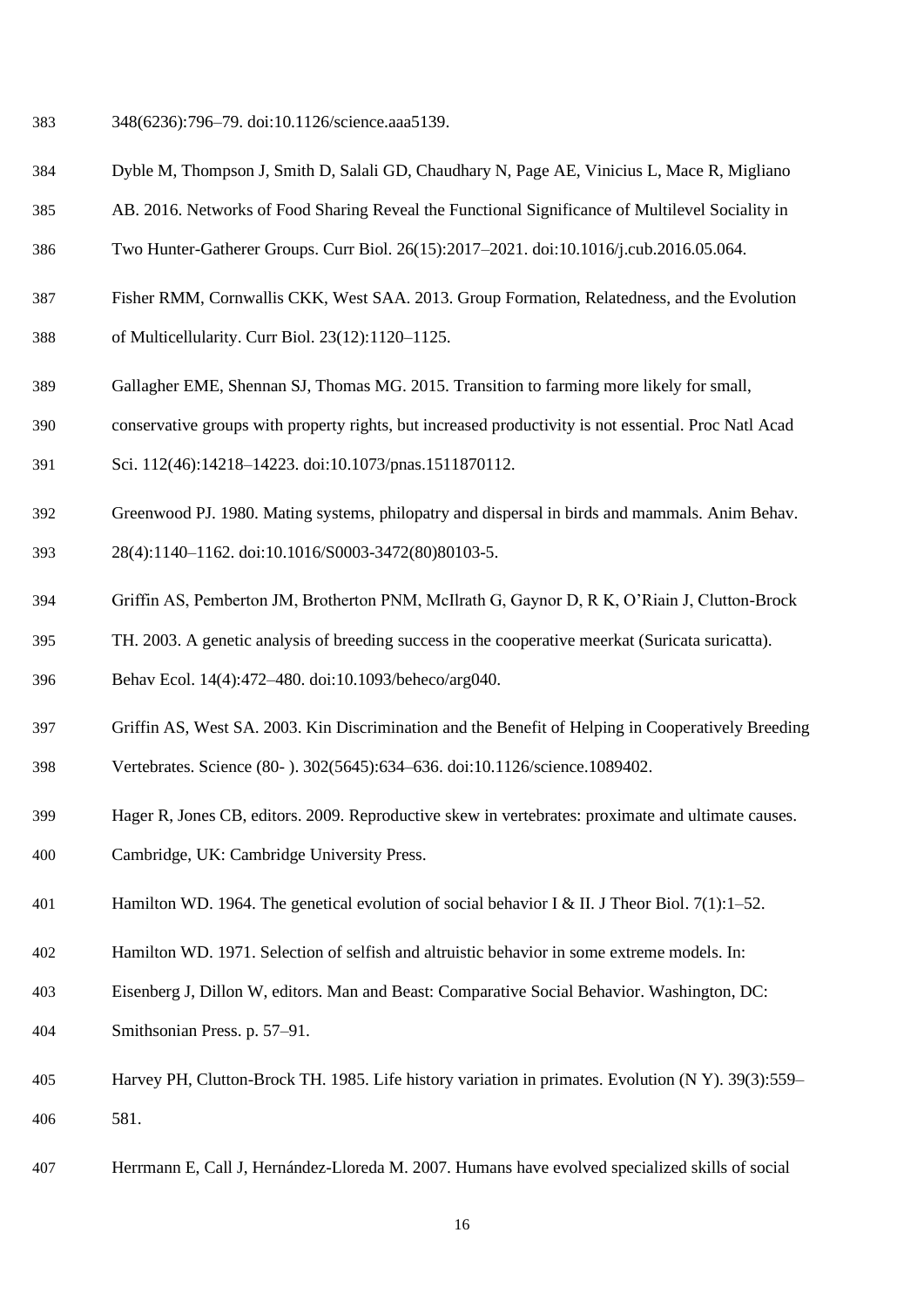- cognition: the cultural intelligence hypothesis. Science (80- ). 317(5843):1360–1366.
- doi:10.1126/science.1146282.
- Hill KR, Walker RS, Bozicević M, Eder J, Headland T, Hewlett B, Hurtado M, Marlowe F, Wiessner
- P, Wood B. 2011. Co-residence patterns in hunter-gatherer societies show unique human social
- structure. Science (80- ). 331(6022):1286–9. doi:10.1126/science.1199071.
- Johnstone RA. 2008. Kin selection, local competition, and reproductive skew. Evolution (N Y).
- 62(10):2592–2599. doi:10.1111/j.1558-5646.2008.00480.x.
- Johnstone RA, Cant MA. 2008. Sex differences in dispersal and the evolution of helping and harming.
- Am Nat. 172(3):318–30. doi:10.1086/589899.
- Kaplan H, Hill J, Lancaster J, Hurtado AM. 2000. A theory of human life history evolution: diet,
- intelligence, and longevity. Evol Anthropol. 9(4):156–185.
- Langergraber KE, Mitani JC, Vigilant L. 2007. The limited impact of kinship on cooperation in wild chimpanzees. Proc Natl Acad Sci U S A. 104(19):7786–90. doi:10.1073/pnas.0611449104.
- Lehmann L, Rousset F. 2010. How life history and demography promote or inhibit the evolution of
- helping behaviours. Philos Trans R Soc B Biol Sci. 365(1553):2599–2617.
- doi:10.1098/rstb.2010.0138.
- Li J. 2017. Assessing the accuracy of predictive models for numerical data: Not r nor r2, why not?
- Then what? Zhang Q, editor. PLoS One. 12(8):e0183250. doi:10.1371/journal.pone.0183250.
- Lukas D, Clutton-Brock T. 2012. Cooperative breeding and monogamy in mammalian societies. Proc
- R Soc B Biol Sci. 279(1736):2151–2156. doi:10.1098/rspb.2011.2468.
- Lukas D, Clutton-Brock T. 2014. Costs of mating competition limit male lifetime breeding success in polygynous mammals. Proc R Soc B Biol Sci. doi:10.1098/rspb.2014.0418.
- Lukas D, Clutton-Brock T. 2018. Social complexity and kinship in animal societies. Isvaran K, editor.
- Ecol Lett. 21(8):1129–1134. doi:10.1111/ele.13079.
- Lukas D, Reynolds V, Boesch C, Vigilant L. 2005. To what extent does living in a group mean living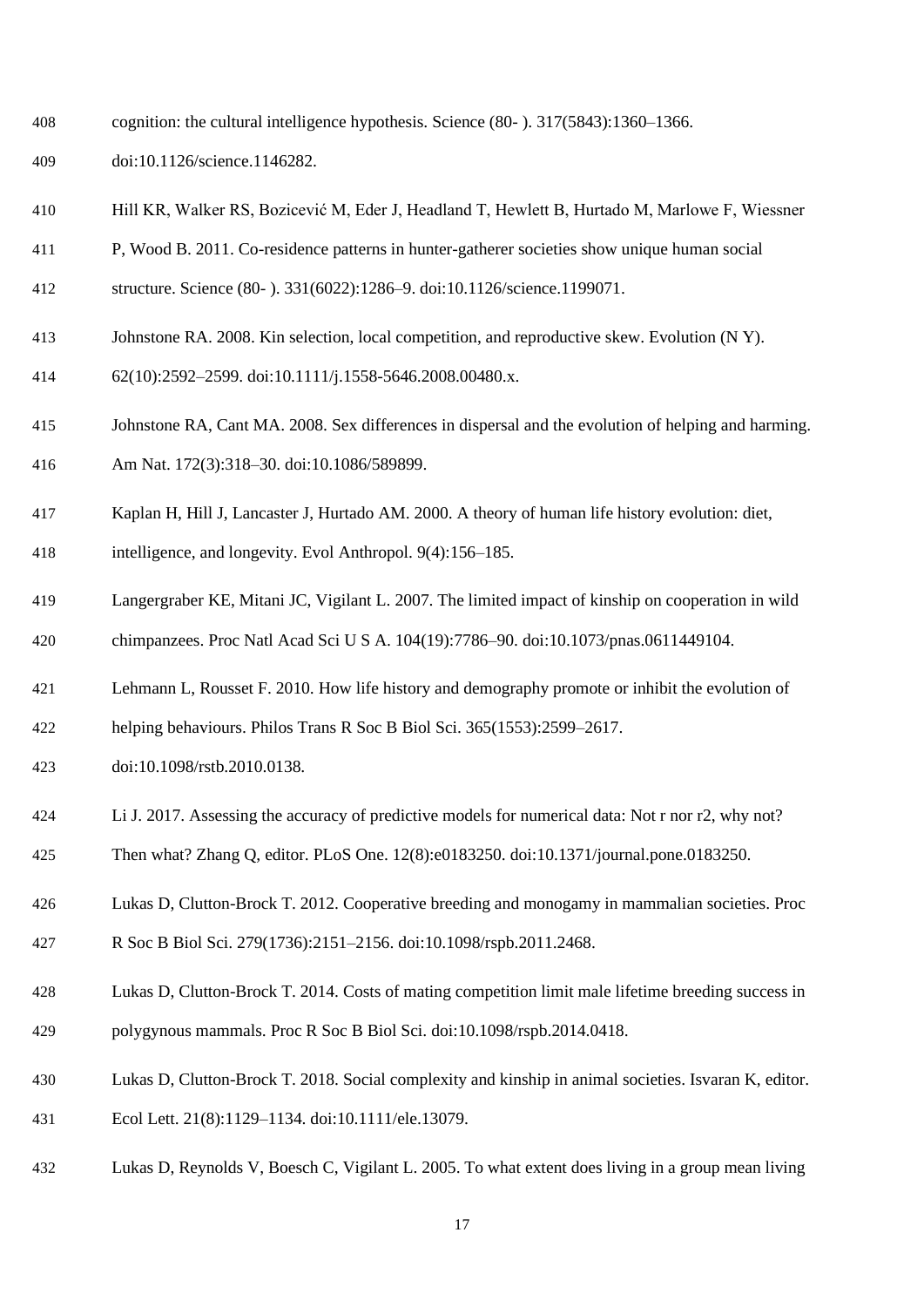- with kin? Mol Ecol. 14(7):2181–2196. doi:10.1111/j.1365-294X.2005.02560.x.
- Packer C, Herbst L, Pusey AE, Bygott JD, Hanby JP, Cairns SJ, Mulder MB. 1988. Reproductive success of lions. In: Reproductive Success. University of Chicago Press.
- Packer C, Pusey AE. 1982. Cooperation and competition within coalitions of male lions: kin selection or game theory? Nature. 296(5859):740–742. doi:10.1038/296740a0.
- Pinker S. 2010. The cognitive niche: coevolution of intelligence, sociality, and language. Proc Natl
- Acad Sci U S A. 107(2):8993–8999. doi:10.1073/pnas.0914630107.
- Queller DC. 2000. Relatedness and the fraternal major transitions. Charlesworth B, Harvey PH,
- editors. Philos Trans R Soc London Ser B Biol Sci. 355(1403):1647–1655.
- doi:10.1098/rstb.2000.0727.
- Queller DC, Goodnight KF. 1989. Estimating relatedness using genetic markers. Evolution (N Y). 43:258–275.
- Richerson PJ, Boyd R. 2005. Not by genes alone : how culture transformed human evolution. University of Chicago Press.
- Rousset F. 2004. Genetic structure and selection in subdivided populations. Princeton, N.J.: Princeton Univ. Press.
- Schülke O, Ostner J. 2008. Male reproductive skew, paternal relatedness, and female social

relationships. Am J Primatol. 70(7):695–698. doi:10.1002/ajp.20546.

- Silk JB. 2009. Nepotistic cooperation in non-human primate groups. Philos Trans R Soc B Biol Sci.
- 364(1533):3243–3254. doi:10.1098/rstb.2009.0118.
- West S, Pen I, Griffin A. 2002. Cooperation and competition between relatives. Science (80- ). 296(5565):72–75.
- 

```
456 Figure 1. Contrasts in intragroup relatedness among social mammals. (a-c) Among group-living 
457 mammals intragroup genetic relatedness varies from low levels in species such as (a) chimpanzees
```